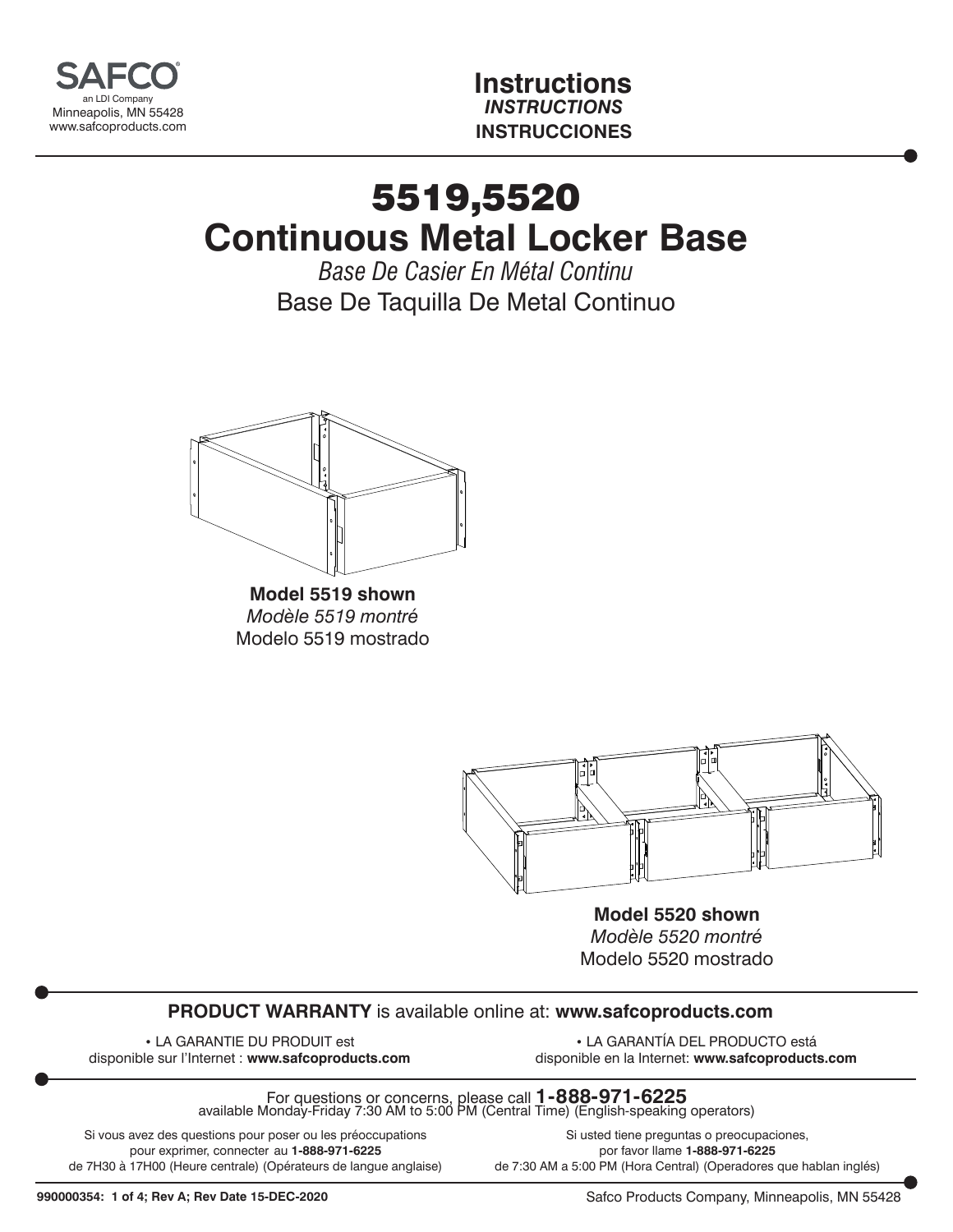| PARTS LIST / LISTE DES PIÈCES / LISTA DE PIEZAS |                                                                                          |                               |                                           |
|-------------------------------------------------|------------------------------------------------------------------------------------------|-------------------------------|-------------------------------------------|
| CODE /<br><b>CODIGO</b>                         | <b>DESCRIPTION / DESCRIPTION /DESCRIPCIÓN</b>                                            | QTY.<br>QUANTITÉ/<br>CANTIDAD | PART NO.<br>Nº DE PIECE /<br>NO. DE PIEZA |
| (A)                                             | <b>Front and Back Cover</b> / Couverture Avant Et Arrière / Cubierta Delantera Y Trasera |                               |                                           |
|                                                 | For Model 5519                                                                           | $\overline{c}$                | 470000464                                 |
|                                                 | For Model 5520                                                                           | 6                             | 470000464                                 |
| $\left(\mathsf{B}\right)$                       | Side Cover / Couverture Latérale / Cubierta Lateral                                      |                               |                                           |
|                                                 | For Model 5519                                                                           | $\overline{c}$                | 470000465                                 |
|                                                 | For Model 5520                                                                           | 6                             | 470000465                                 |
| $\left(  \right)$                               | <b>Middle Bar</b> / Barre du Milieu / Barra Intermedia                                   |                               |                                           |
|                                                 | For Model 5520                                                                           | 2                             | 470000466                                 |



**Model 5520 shown** *Modèle 5520 montré* Modelo 5520 mostrado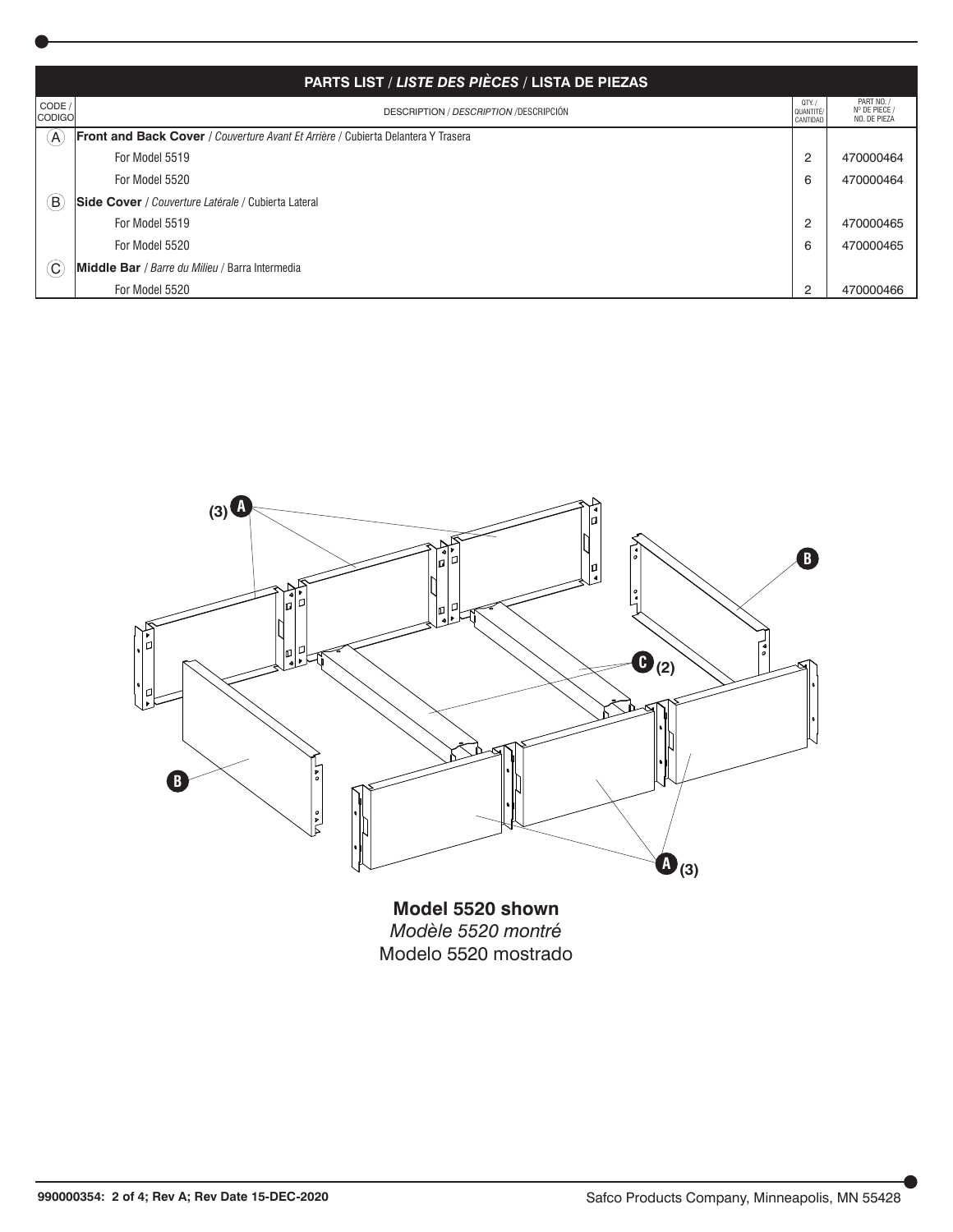



**Model 5520 shown** *Modèle 5520 montré* Modelo 5520 mostrado